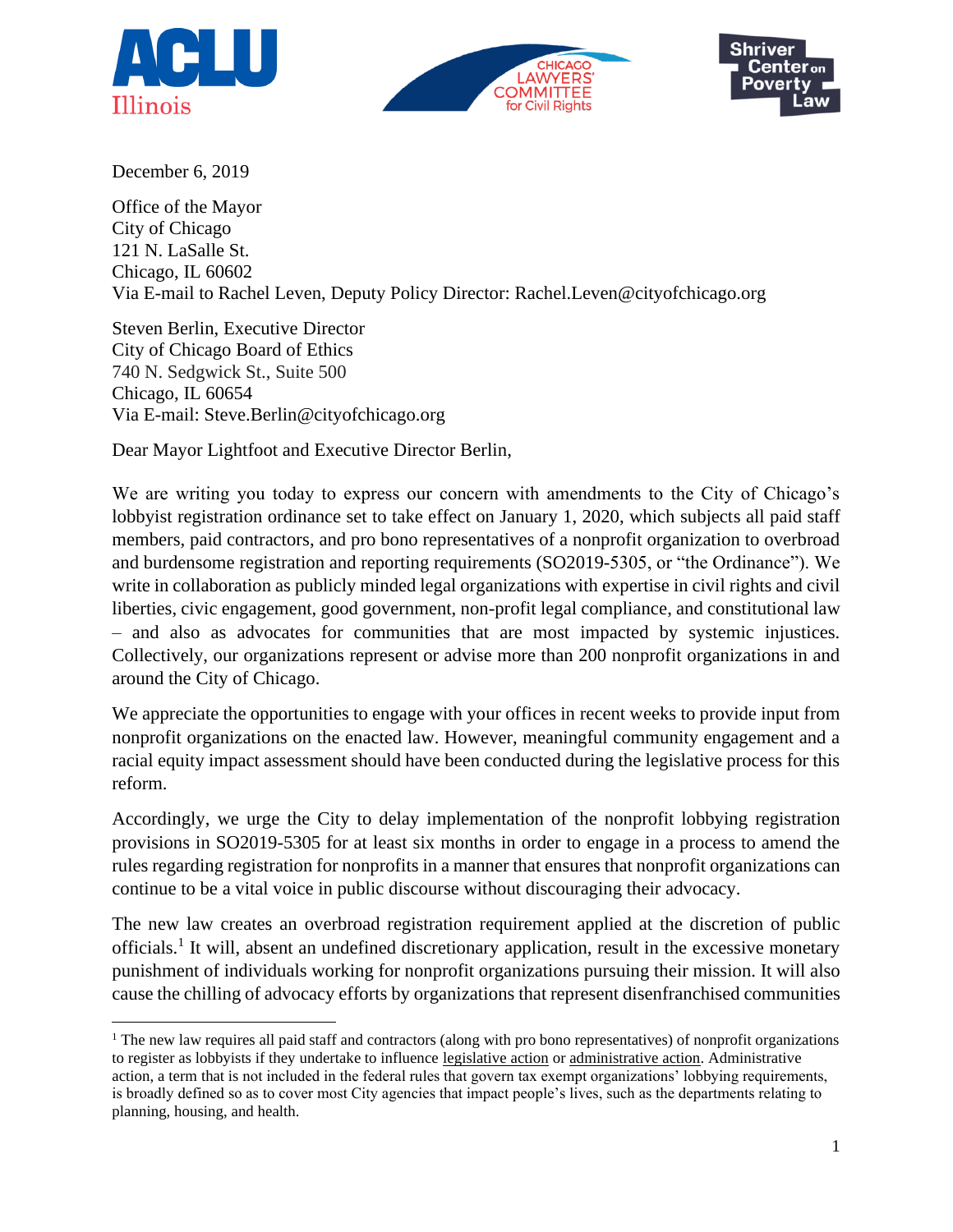





– communities that do not have the same access, power, and money that create the concerns the lobbying rules are intended to address.

The Ordinance is unconstitutionally vague and overbroad. Chicago has a legitimate interest in "provid[ing] for a modicum of information from those who for hire attempt to influence legislation or who collect or spend funds for that purpose,"<sup>2</sup> and in "prevent[ing] actual or apparent public corruption."<sup>3</sup> But "lobbying is an activity protected by the First Amendment,"<sup>4</sup> and "government may regulate in the area only with narrow specificity."<sup>5</sup> "Broad prophylactic rules in the area of free expression are suspect."<sup>6</sup> An ordinance may not regulate a "substantial" amount of constitutionally protected speech, "judged in relation to the statute's plainly legitimate sweep."<sup>7</sup> Similarly, laws affecting speech may not be so vague that an ordinary person must guess at their meaning, nor may they vest undue discretion to regulators to determine whether particular speech is lawful. $8$ 

The Ordinance violates these principles in ways too numerous to list in this letter, but two examples are illustrative. First, the City's definitions of "lobbyist" and "lobbying" cover a broad range of political speech that is exceedingly unlikely to implicate the City's legitimate interests in corruption or undue influence. For example, any nonprofit employee may be a "lobbyist" subject to annual registration, quarterly reports, and intrusive disclosures, if the employee writes a single letter to City Council urging it to enact an ordinance that would further the interests of the nonprofit organization or its membership. Similarly, a pro bono volunteer may be considered a lobbyist based on a single call to a City agency if undertaken "as a matter of professional engagement" – and the ordinance does not permit waiver of the \$350 fee for unpaid representatives.

Such occasional requests of the City pose no risk of corruption or undue influence, and the City has no interest in tracking the nonprofit employees who make such requests from time to time in the course of their employment. Accordingly, most lobbyist regulation applies only to persons who reach a certain threshold of lobbying activity, as measured by time, expenditures, or compensation for such endeavors. For example, state law does not require individuals to register as lobbyists if they "receive no compensation other than reimbursement for expenses of up to \$500 per year while engaged in lobbying State government, unless those persons make expenditures that are reportable [by  $law$ ]."

The overbreadth of certain terms, and the vagueness of others, encourages highly discretionary enforcement by the Board of Ethics. For example, in more than one forum with nonprofit

<sup>2</sup> *United States v. Harriss*, 347 U.S. 612, 625 (1954).

<sup>3</sup> *Calzone v. Summers*, 942 F.3d 415, 423 (8th Cir. 2019).

<sup>4</sup> *Am. Civil Liberties Union of Illinois v. White*, 692 F. Supp. 2d 986, 992 (N.D. Ill. 2010) (internal quotations, alterations, and citations omitted).

<sup>5</sup> *Nat'l Ass'n for Advancement of Colored People v. Button*, 371 U.S. 415, 433 (1963).

<sup>6</sup> *Id.* at 438.

<sup>7</sup> *United States v. Stevens*, 559 U.S. 460, 473 (2010).

<sup>8</sup> *Grayned v. City of Rockford*, 408 U.S. 104, 108 (1972).

<sup>&</sup>lt;sup>9</sup> 25 ILCS 170/3(8).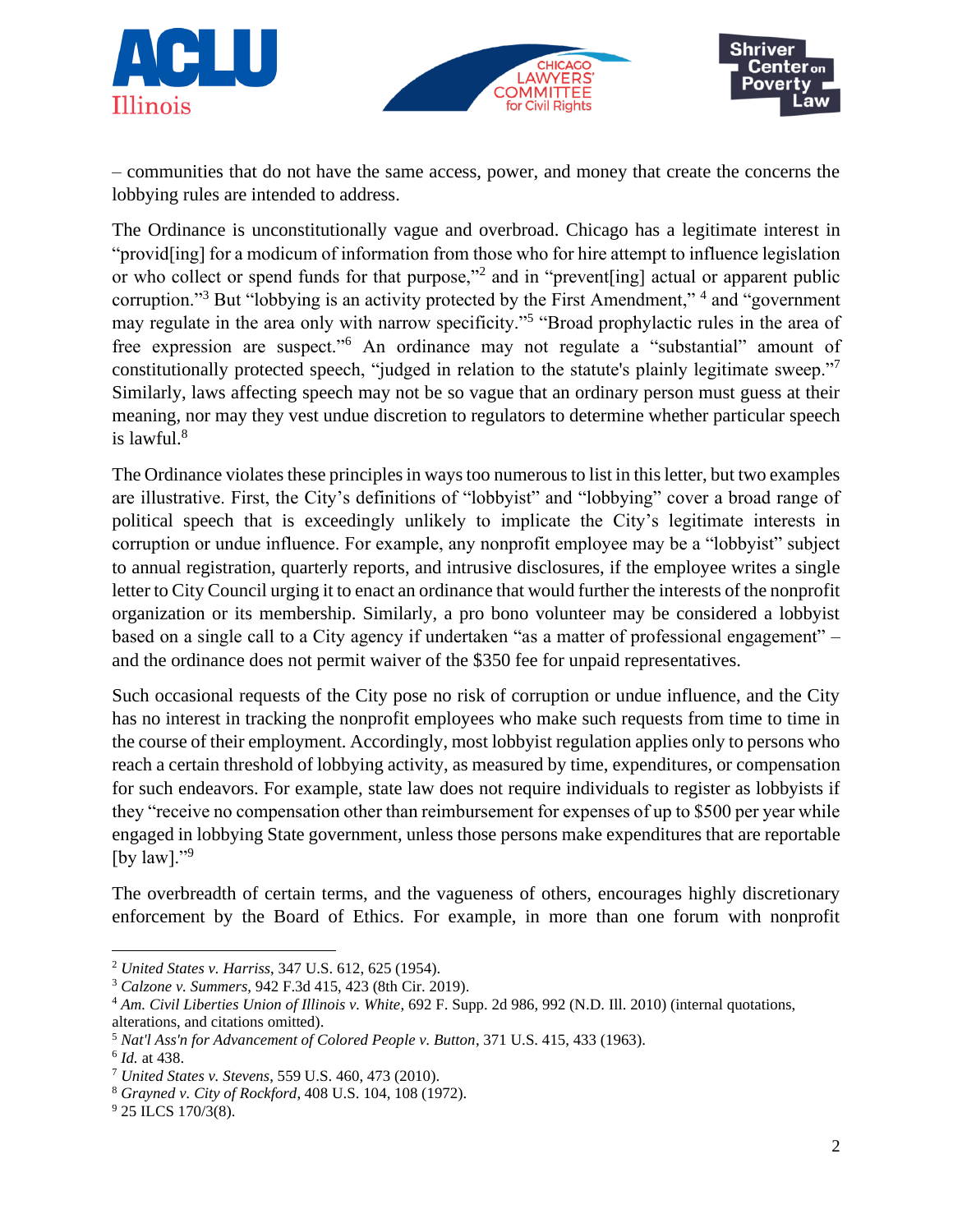





representatives, Executive Director Steven Berlin has encouraged them "not to worry" about whether certain kinds of conduct constitute lobbying, whether their lobbyist fees will be waived, or whether they may be fined thousands of dollars if they do not register within five days of an act of lobbying—assuring them that his only interest is in bringing nonprofits into compliance, rather than punishing them. "But the First Amendment protects against the Government; it does not leave us at the mercy of *noblesse oblige*. [A court may] not uphold an unconstitutional statute merely because the Government promised to use it responsibly." *United States v. Stevens*, 559 U.S. 460, 480 (2010).

Even without considering the legal arguments, the Ordinance's vagueness and overbreadth creates real and meaningful barriers to advocacy for individuals, communities, and organizations. Among other things, the Ordinance does the following:

- Imposes detailed quarterly reporting requirements, even for advocacy involving no contributions, expenditures, or specific compensation other than salary. This is likely to create more of a burden for nonprofit staff and contractors than it does for for-profit entities, particularly small community-focused nonprofit organizations.
- Applies a definition of lobbying that differs from the federal rules that govern federal taxexempt status – as well as the state lobbying registration laws – requiring nonprofits to establish multiple separate systems to track even minimal activity.<sup>10</sup>
- Chills routine communication, advocacy, and organizing efforts on issues of public concern. Because there is no time threshold for lobbying, the Ordinance subjects one-time actions to burdensome requirements.
- Disproportionately impacts nonprofit organizing efforts in which advocates are paid a nominal amount or given a small stipend, in order to enable their ability to advocate on their own behalf and for their community. This type of organizing arrangement helps break down the systemic barriers to advocacy – but will be chilled by the new ordinance.

This ordinance further disenfranchises the voices of those most directly burdened and impacted by the decisions made by the government, including communities of color and low-income communities.

There is no doubt that there is a need for ethics reforms in Chicago and increased transparency in lobbying. But applying an overbroad and discretionary system to those that are advocating on behalf of marginalized communities and are not receiving significant compensation or even political access hurts the very communities and people that a transparent political process is designed to protect.

 $10$  The federal definition of lobbying only includes attempts to influence legislation and does not include administrative actions or attempts to influence actions of an executive body. This creates administrative confusion and complexity for nonprofits that, to this point, have been appropriately following the federal rules under one tracking system, and now must create a secondary tracking system for the broadly applied city rules.